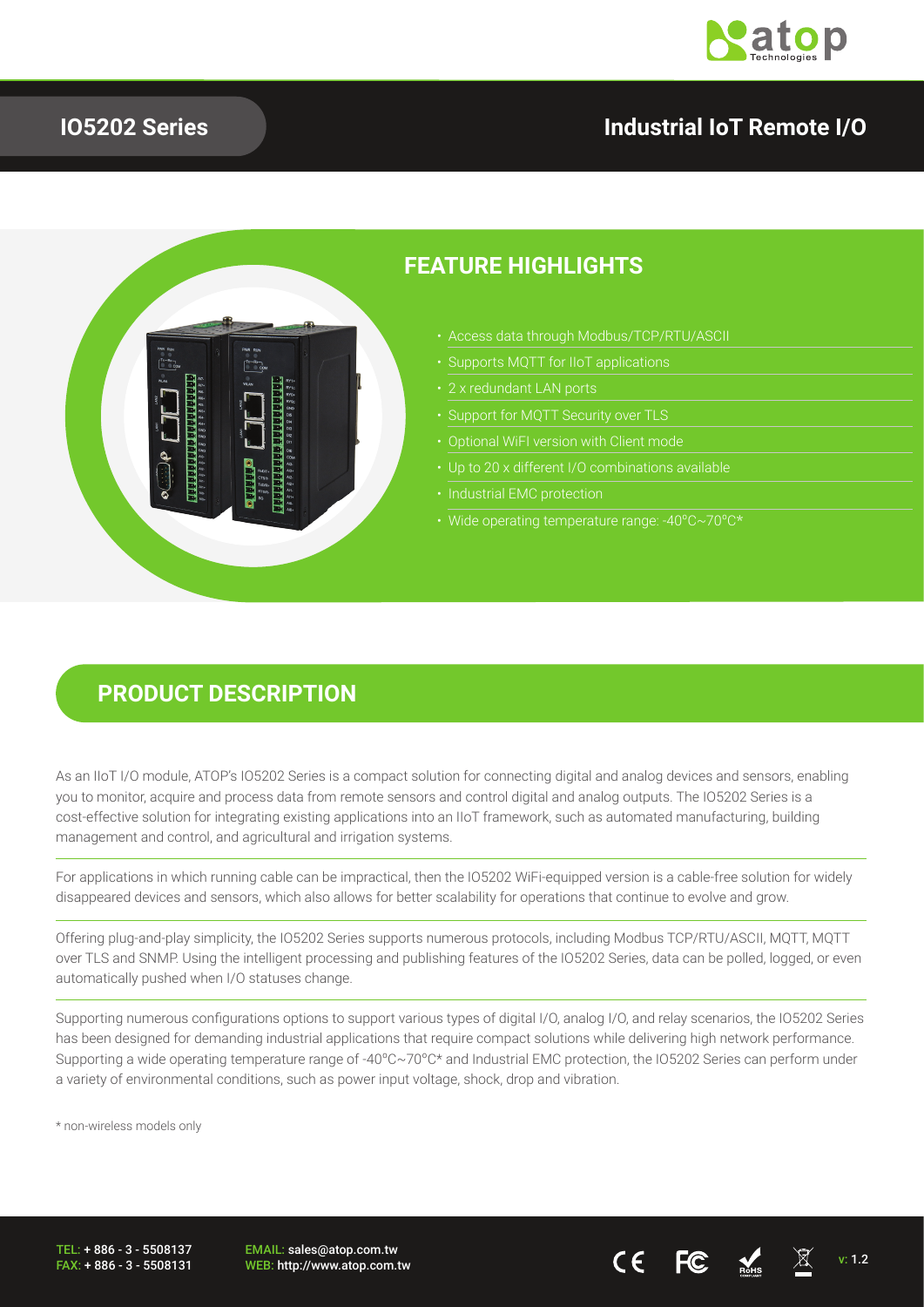

## **APPLICATION**

In situations where running cable is impractical, IO5202 WiFi-equipped version comes handy as a cable-free solution for widely disappeared devices and sensors. It also allows for better scalability for operations that continue to evolve and grow.

The IO5202 Series supports Modbus TCP/RTU/ASCII, MQTT, MQTT over TLS and SNMP. Using the intelligent processing and publishing features, data can be polled, logged, or even automatically pushed when I/O statuses change. Also, data can be pushed to connect and interact with a public or private cloud servers.



## **AVAILABLE COMBINATION**

| <b>Model Name</b>    | <b>Serial</b><br>port | Digital<br>I/Os | <b>Outputs</b><br>Relay | <b>Analog</b><br>Inputs | <b>Analog</b><br>Outputs | Wi-Fi     | <b>Remark</b>            |
|----------------------|-----------------------|-----------------|-------------------------|-------------------------|--------------------------|-----------|--------------------------|
| IO5202-DB-16-0-0-0   | DB9                   | 16              | $\bigcirc$              | $\bigcirc$              | $\bigcirc$               | No        | 8 DI/ 8 DO               |
| IO5202-TB-16-0-0-0   | TB5                   | 16              | $\overline{0}$          | $\bigcirc$              | $\bigcirc$               | <b>No</b> | 8 DI/ 8 DO               |
| IO5202-DB-0-0-8-0    | DB9                   | $\bigcap$       | $\bigcirc$              | 8                       | $\bigcirc$               | <b>No</b> |                          |
| IO5202-TB-0-0-8-0    | TB <sub>5</sub>       | $\bigcirc$      | $\overline{0}$          | 8                       | $\bigcirc$               | <b>No</b> |                          |
| IO5202-DB-6-2-4-0    | DB <sub>9</sub>       | 6               | $\overline{2}$          | 4                       | $\sqrt{a}$               | <b>No</b> |                          |
| IO5202-TB-6-2-4-0    | TB <sub>5</sub>       | 6               | $\overline{2}$          | $\overline{4}$          | $\bigcirc$               | <b>No</b> |                          |
| IO5202-DB-8-4-0-0    | DB <sub>9</sub>       | 8               | 4                       | $\bigcirc$              | $\bigcirc$               | <b>No</b> | 8 DIO, Jumper Selectable |
| IO5202-TB-8-4-0-0    | TB <sub>5</sub>       | 8               | $\overline{4}$          | $\bigcirc$              | $\bigcirc$               | <b>No</b> | 8 DIO, Jumper Selectable |
| IO5202-DB-0-0-4-4    | DB <sub>9</sub>       | $\bigcirc$      | $\bigcirc$              | $\overline{4}$          | $\overline{4}$           | <b>No</b> |                          |
| IO5202-TB-0-0-4-4    | TB <sub>5</sub>       | $\bigcirc$      | $\bigcirc$              | $\overline{4}$          | $\overline{4}$           | No        |                          |
| IO5202-DB-16-0-0-0-W | DB9                   | 16              | $\bigcirc$              | $\bigcirc$              | $\bigcap$                | Yes       | 8 DI/ 8 DO               |
| IO5202-TB-16-0-0-0-W | TB <sub>5</sub>       | 16              | $\bigcirc$              | $\bigcirc$              | $\overline{0}$           | Yes       | 8 DI/ 8 DO               |
| IO5202-DB-0-0-8-0-W  | DB9                   | $\bigcirc$      | $\bigcirc$              | 8                       | $\bigcap$                | Yes       |                          |
| IO5202-TB-0-0-8-0-W  | TB <sub>5</sub>       | $\bigcirc$      | $\bigcirc$              | 8                       | $\bigcap$                | Yes       |                          |
| IO5202-DB-6-2-4-0-W  | DB9                   | 6               | $\overline{2}$          | 4                       | $\bigcap$                | Yes       |                          |
| IO5202-TB-6-2-4-0-W  | TB5                   | 6               | $\overline{2}$          | $\overline{4}$          | $\bigcap$                | Yes       |                          |
| IO5202-DB-8-4-0-0-W  | DB <sub>9</sub>       | 8               | 4                       | $\bigcap$               | $\overline{0}$           | Yes       | 8 DIO, Jumper Selectable |
| IO5202-TB-8-4-0-0-W  | TB <sub>5</sub>       | 8               | 4                       | $\bigcap$               | $\bigcap$                | Yes       | 8 DIO, Jumper Selectable |
| IO5202-DB-0-0-4-4-W  | DB <sub>9</sub>       | $\bigcirc$      | $\sqrt{a}$              | 4                       | $\overline{4}$           | Yes       |                          |
| IO5202-TB-0-0-4-4-W  | TB5                   | $\bigcirc$      | $\bigcap$               | 4                       | $\overline{4}$           | Yes       |                          |

TEL: + 886 - 3 - 5508137 FAX: + 886 - 3 - 5508131 EMAIL: sales@atop.com.tw

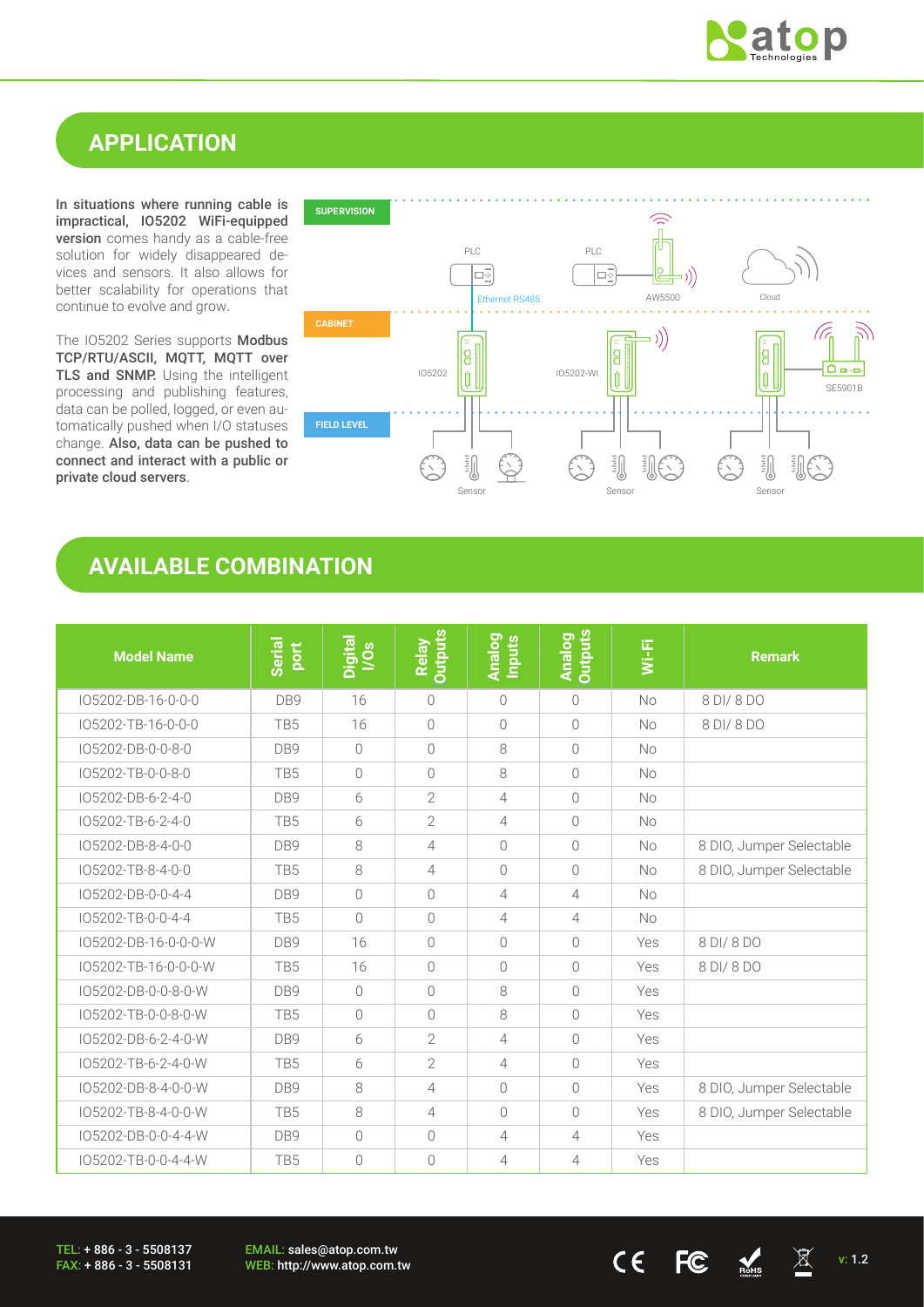

 $CE$  FC  $M_{\text{miss}}$   $\overline{\mathbb{X}}$  v: 1.2

## **SPECIFICATIONS**

| <b>Technical Specifications</b>                               |                                                                                                                                                                                        |
|---------------------------------------------------------------|----------------------------------------------------------------------------------------------------------------------------------------------------------------------------------------|
| Model Name                                                    | 105202                                                                                                                                                                                 |
| <b>Ethernet</b>                                               |                                                                                                                                                                                        |
| Compliance                                                    | IEEE802.3 for 10BASE-T<br>IEEE802.3u for 100BASE-T(X)                                                                                                                                  |
| Number of ports<br><b>Transmission Rate</b><br>Auto MDI/MDI-X | 2x RJ45<br>10/100 Mbps<br>Yes                                                                                                                                                          |
| <b>Serial</b>                                                 |                                                                                                                                                                                        |
| Mode                                                          | RS-232/ RS-422 / RS-485 (2-wire and 4-wire)                                                                                                                                            |
| Number of ports                                               | 1x                                                                                                                                                                                     |
| Connector                                                     | 5-pin 3.81mm Terminal Block (-TB models) or 9-pin D-Sub9 (-DB models)                                                                                                                  |
| Baud rate                                                     | 1200~234,000 bps                                                                                                                                                                       |
| Data bits                                                     | 7,8 software selectable                                                                                                                                                                |
| Stop bits                                                     | 1,2 software selectable                                                                                                                                                                |
| Auto-detection                                                | RS-485 auto-detection by hardware                                                                                                                                                      |
| <b>Wireless LAN (-W version only)</b>                         |                                                                                                                                                                                        |
| Standard                                                      | 802.11b (2.4GHz)<br>802.11g (2.4GHz)<br>802.11n (2.4GHz)                                                                                                                               |
| Antennas                                                      | 1x RP-SMA(F) connector                                                                                                                                                                 |
| Max. Throughput                                               | 72.2Mbps using 20MHz bandwidth - 150Mbps using 40MHz bandwidth                                                                                                                         |
| Frequencies                                                   | FCC/IC (US/CA): 2412~2462MHz; TSI(EU)/Japan: 2412~2472MHz                                                                                                                              |
| Encryption                                                    | WPA, WPA2, 802.1x, 802.11i, Open, Shared Key, Pair-wise-key authentication                                                                                                             |
| <b>Power</b>                                                  |                                                                                                                                                                                        |
| Input Voltage                                                 | 12-48VDC                                                                                                                                                                               |
| Input Current                                                 | $0.6 \sim 0.2$ A                                                                                                                                                                       |
| Max. Power Consumption                                        | 9.6W                                                                                                                                                                                   |
| Reverse polarity protection                                   | Present                                                                                                                                                                                |
| Connector                                                     | 5.08mm 3-Pin Lockable Terminal Block                                                                                                                                                   |
| <b>LED</b>                                                    |                                                                                                                                                                                        |
| Indicators                                                    | PWR, RUN, RJ45 Act/Link, COM1 Tx, COM1 Rx, Wireless                                                                                                                                    |
| <b>Software features</b>                                      |                                                                                                                                                                                        |
| Protocols                                                     | TCP, IPv4, UDP, DHCP Client/Server, HTTP, HTTPS, NTP client, Telnet, ARP,<br>SNMPv1, v2c, v3, serial console(on-board connector), MQTT, MQTT Security over<br>TLS, SMTP/ SMTP with TLS |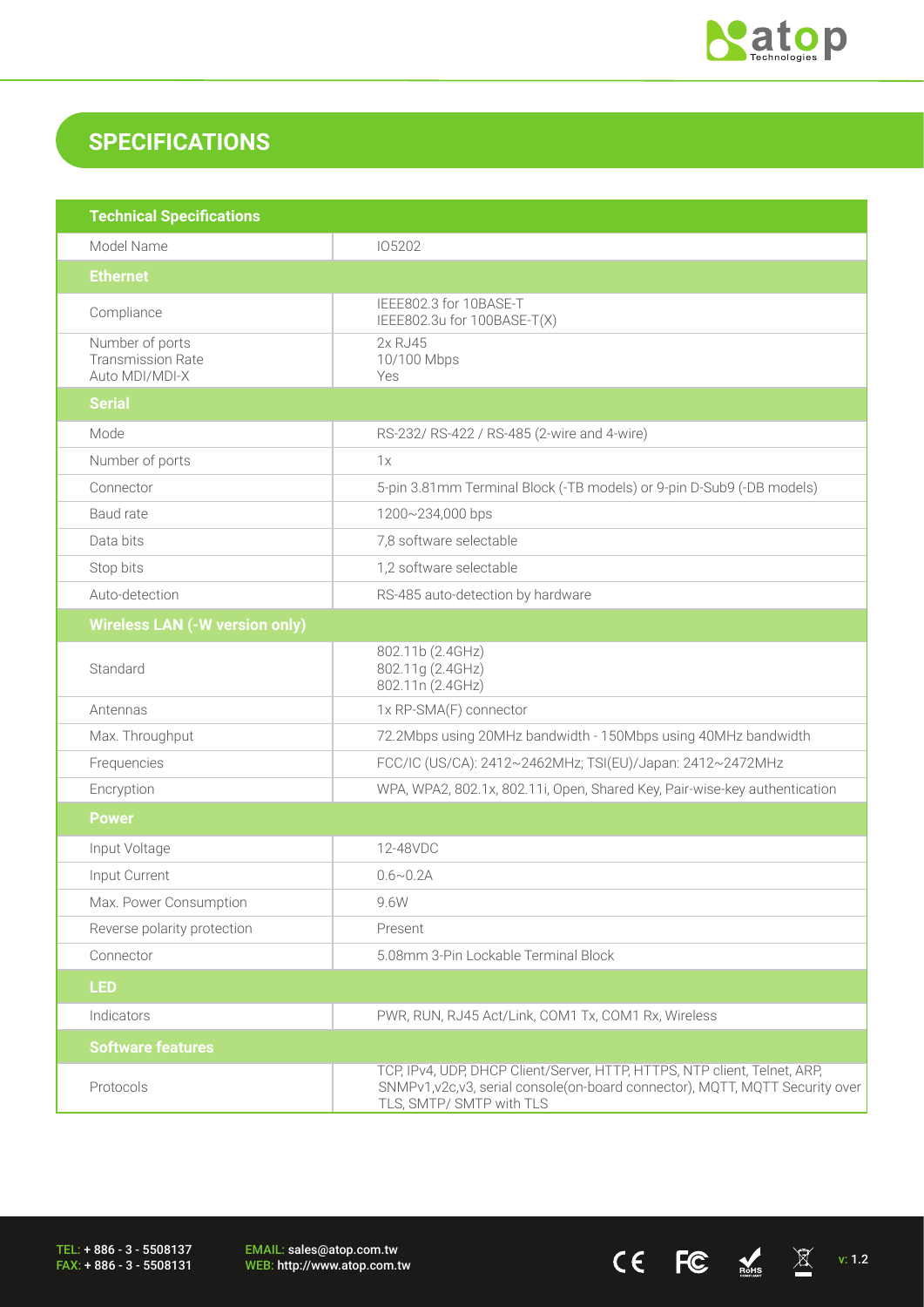

 $CE$  FC  $M_{\text{B,obs}}$   $\boxtimes$  v: 1.2

| Wireless Options (-W only)          | Client mode                                                    |
|-------------------------------------|----------------------------------------------------------------|
| I/O access                          | Modbus TCP/RTU/ASCII, MQTT publisher/subscriber                |
| Other I/O software features         | Mirror function                                                |
| <b>Physical Characteristics</b>     |                                                                |
| Housing                             | IP30 protection according to EN 60529                          |
| Material                            | <b>SPCC</b>                                                    |
| Dimension ( $W \times H \times D$ ) | 45.3 x 89.6 x 110 mm                                           |
| Weight                              | 350g                                                           |
| Installation                        | DIN-rail or wall-mount (optional)                              |
| <b>Environmental Limits</b>         |                                                                |
| Operating Temperature               | -40~70°C (-40~158°F) - 0~65°C (34~149°F) Wireless version only |
| Storage Temperature                 | -40~85°C (-40~185°F) - -20~85C (-4~185F) Wireless version only |
| Ambient Relative Humidity           | $5~95\%$ RH (non-condensing)                                   |

| <b>I/O Specifications</b>  |                                                                              |
|----------------------------|------------------------------------------------------------------------------|
| <b>Digital Inputs</b>      |                                                                              |
| Input Type                 | Single status (wet or dry contact) or counter                                |
| Dry contact                | Logic 1: short to GND, Logic 0: open                                         |
| Wet contact                | Logic 1: 0 to 3 VDC, Logic 0: 10 to 30 VDC                                   |
| <b>Counter Frequency</b>   | 250 Hz                                                                       |
| Isolation                  | 3K Vrms                                                                      |
| <b>Digital Outputs</b>     |                                                                              |
| Output Type                | Output or Pulse output                                                       |
| Nominal Voltage            | 30 VDC                                                                       |
| <b>Current Rating</b>      | max 500 mA totally                                                           |
| Over-voltage Protection    | 45 VDC                                                                       |
| Over-current Protection    | 2.6A                                                                         |
| Over-temperature shutdown  | 175°C                                                                        |
| Isolation                  | 3K Vrms                                                                      |
| <b>Relay Outputs</b>       |                                                                              |
| Form                       | Form A power relay                                                           |
| Isolation resistance       | 1G Ω @500VDC                                                                 |
| Isolation between contacts | 3K Vrms                                                                      |
| <b>Analog Inputs</b>       |                                                                              |
| Current contact rating     | Voltage/Current Software Selectable                                          |
| Input Range                | Voltage: ±60m VDC, ±500m VDC, ±1 VDC, ±5 VDC, ±10 VDC<br>Current: 4 to 20 mA |
| Resolution                 | 16 bits                                                                      |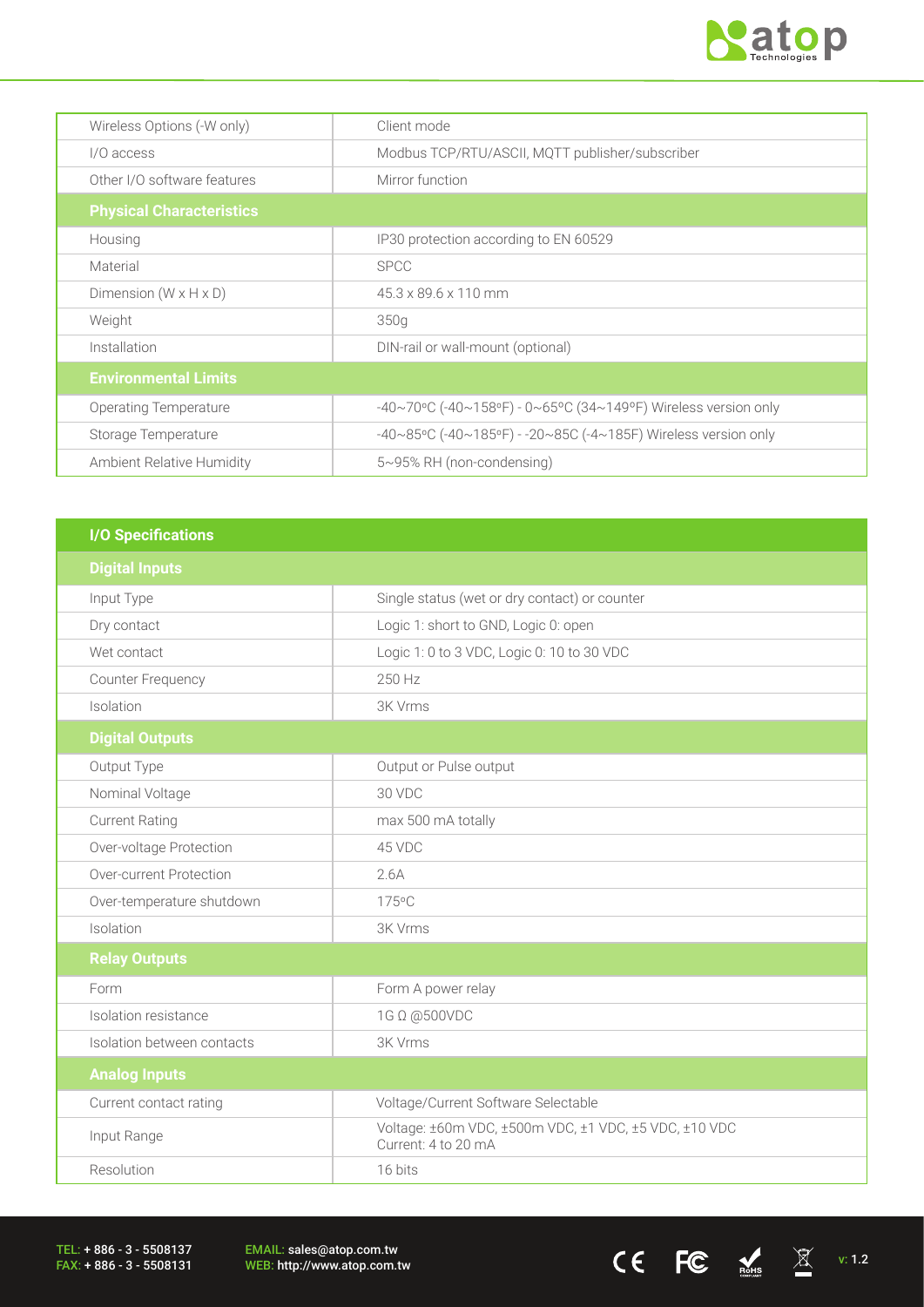

| Accuracy              | ±0.1% FSR (Voltage)@ 25 °C<br>±0.2% FSR (Current)@ 25 °C |
|-----------------------|----------------------------------------------------------|
| Sampling Rate         | > 10 samples/sec (per channel)                           |
| Isolation             | 3K VDC or 2K Vrms                                        |
| <b>Analog Outputs</b> |                                                          |
| Output Type           | Voltage/Current Software Selectable                      |
| Voltage Range         | Voltage: ±10 VDC                                         |
| <b>Current Range</b>  | Current: 4 to 20 mA                                      |
| Resolution            | 16 bits                                                  |
| Accuracy              | ±0.1% FSR @ 25 °C                                        |
| Load Resistor         | Internal resistor, $500\Omega$                           |

# **DIMEMSIONS & LAYOUT**



EMAIL: sales@atop.com.tw EMAIL: sales@atop.com.tw<br>WEB: http://www.atop.com.tw **v: 1.2** v: 1.2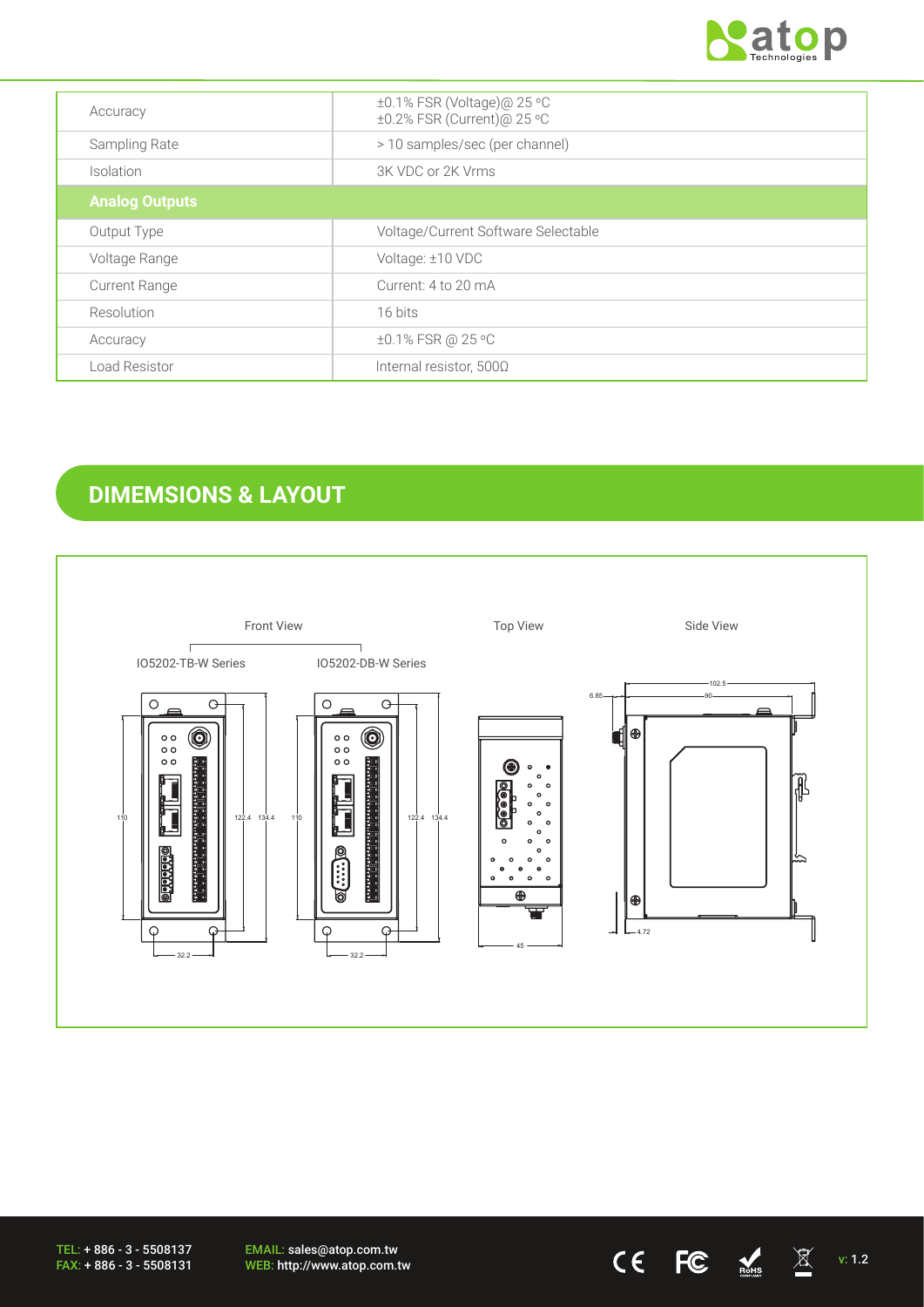

 $CE$   $FC$   $N$   $N$   $V: 1.2$ 

# **REGULATORY APPROVALS**

| <b>Regulatory Approvals</b> |                                                                                                                                                                           |            |                                               |                                                                    |                                                    |  |
|-----------------------------|---------------------------------------------------------------------------------------------------------------------------------------------------------------------------|------------|-----------------------------------------------|--------------------------------------------------------------------|----------------------------------------------------|--|
| Safety                      |                                                                                                                                                                           | EN62368-1  |                                               |                                                                    |                                                    |  |
| <b>EMC</b>                  | EN55032:2015+AC:2016, EN61000-6-4:2007+A1:2011, EN55024:2010+A1:2015, EN61000-6-<br>2:2005+AC:2005, EN301489-1 v2.2.0 / EN301489-17 v3.2.0<br>FCC Part 15B<br>FCC Part 18 |            |                                               |                                                                    |                                                    |  |
| Radio                       | FCC Part 15.247 for WIFI b/g/n<br>EN300328 V2.1.1 for WIFI b/g/n                                                                                                          |            |                                               |                                                                    |                                                    |  |
| <b>Test</b>                 | <b>Version</b>                                                                                                                                                            |            | <b>Item</b>                                   | <b>Value</b>                                                       | <b>Level</b>                                       |  |
| IEC 61000-4-2               | 2009                                                                                                                                                                      | <b>ESD</b> | Contact Discharge<br>Air Discharge            | ±4KV<br>$±8$ KV                                                    | 2<br>3                                             |  |
| IEC 61000-4-3               | 2010                                                                                                                                                                      | <b>RS</b>  | 80-1000MHz<br>1.4-6.0GHz                      | 10(V/m)<br>3(V/m)                                                  | $\ensuremath{\mathsf{3}}$<br>$\overline{2}$        |  |
| IEC 61000-4-4               | 2012                                                                                                                                                                      | EFT.       | DC Power Port<br>Signal Port                  | $±1.0$ KV<br>$±1.0$ KV                                             | $\overline{2}$<br>3                                |  |
| IEC 61000-4-5               | 2017                                                                                                                                                                      | Surge      | DC Power Port<br>DC Power Port<br>Signal Port | Line-to Line± 0.5 KV<br>Line-to Earth± 1 KV<br>Line-to Earth+ 1 KV | $\overline{2}$<br>$\overline{2}$<br>$\overline{2}$ |  |
| IEC 61000-4-6               | 2013                                                                                                                                                                      | CS.        | DC Power Port                                 | 10 V rms                                                           | 3                                                  |  |
| IEC 61000-4-8               | 2009                                                                                                                                                                      | PFMF       | Enclosure                                     | 30A/m                                                              | $\overline{4}$                                     |  |
| Shock                       | MIL-STD-810F Method 516.5                                                                                                                                                 |            |                                               |                                                                    |                                                    |  |
| Drop                        | MIL-STD-810F Method 516.5                                                                                                                                                 |            |                                               |                                                                    |                                                    |  |
| Vibration                   | MIL-STD-810F Method 514.5 C-1 & C-2                                                                                                                                       |            |                                               |                                                                    |                                                    |  |
| RoHS                        | Yes                                                                                                                                                                       |            |                                               |                                                                    |                                                    |  |
| <b>MTBF</b>                 | 22.66 Years                                                                                                                                                               |            |                                               |                                                                    |                                                    |  |
| Warranty                    | 5 Years                                                                                                                                                                   |            |                                               |                                                                    |                                                    |  |